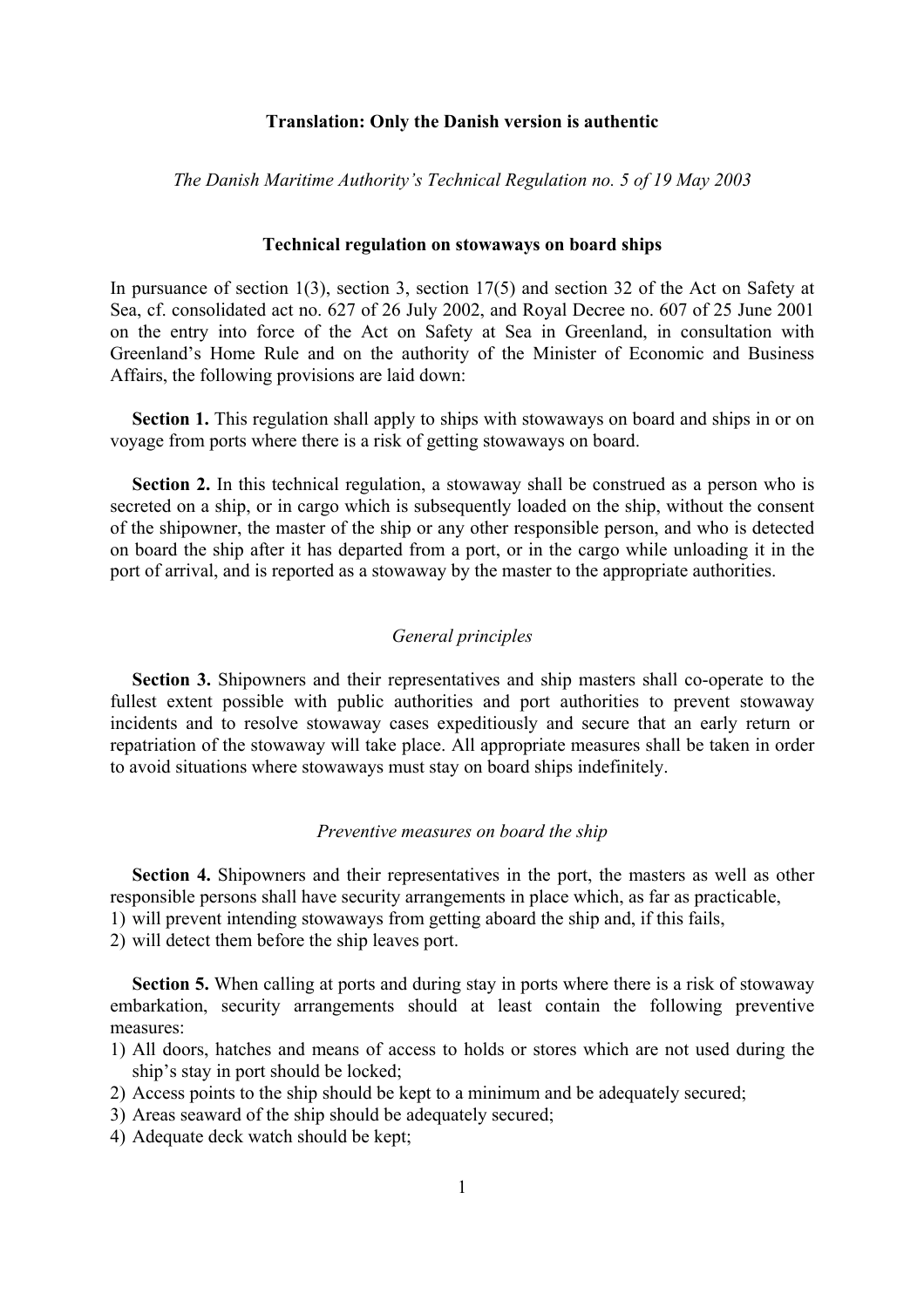- 5) Boardings and disembarkations should, where possible, be tallied by the ship's crew or, after agreement with the ship master, by others;
- 6) Adequate means of communication should be maintained; and
- 7) At night, adequate lighting should be maintained both inside and along the hull.

**Section 6.** The master of a Danish ship – except passenger ships – shall, when the ship departs from a port where there is a risk of stowaway embarkation, ensure that the ship undergoes a thorough search in accordance with a specific plan or schedule, and with priorities given to places where stowaways might hide. Search methods which are likely to harm secreted stowaways may not be used.

**Section 7.** The master may not have areas on board fumigated or sealed until a search which is as thorough as possible of the areas to be fumigated or sealed has taken place in order to ensure that no stowaways are present in these areas.

# *Treatment of the stowaway while on board General principles – humane treatment*

**Section 8.** Stowaway incidents shall be dealt with consistent with humanitarian principles. Due consideration shall always be given to the operational safety of the ship and the safety and well-being of the stowaway.

**Section 9.** The master shall take appropriate measures to ensure the security, general health and welfare of the stowaway while he/she is on board, including providing him/her with adequate provisioning, accommodation, proper medical attention and sanitary facilities.

**Section 10.** Stowaways may not be detained unnecessarily. If the stowaway is detained, he or she shall as soon as possible be informed about the reason for this and the applicable law.

# *Work on board*

**Section 11.** Stowaways may not be required to work on board the ship, except in emergency situations or in relation to the stowaway's accommodation on board.

#### *Questioning and notification by the ship master*

**Section 12.** The master shall make every effort to establish the identity, including nationality/citizenship of the stowaway and the port of embarkation of the stowaway. In addition, the master shall be ordered to notify the existence of the stowaway along with relevant details to the public authorities of the first planned port of call. This information shall also be provided to the shipowner, public authorities at the port of embarkation, the flag State and any subsequent ports of call, if relevant.

**Section 13.** When gathering relevant details for notification of the relevant parties, the ship master should use the form as specified in annex 1 or annex 2.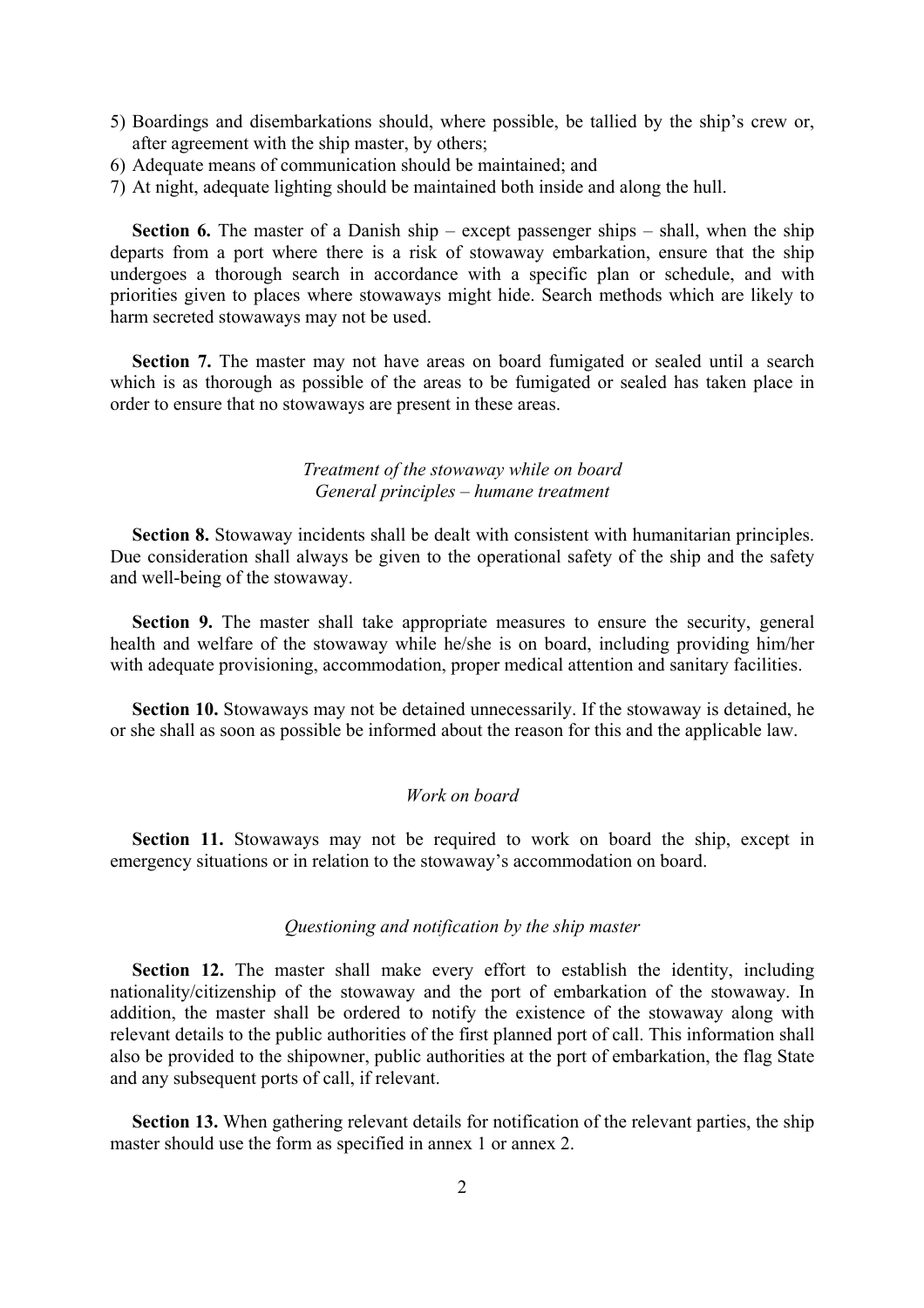**Section 14.** When a stowaway declares himself/herself to be a refugee, this information shall be treated as confidential to the extent necessary for the security of the stowaway.

#### *Notification of the International Maritime Organization (IMO)*

**Section 15.** The master shall report information about stowaway incidents by submitting information about the incident to the Danish Maritime Authority. This may be done by completing the form in annex 3.

#### *Deviations from the planned route*

**Section 16.** The shipowner shall instruct his masters not to deviate from the planned voyage to seek the disembarkation of stowaways discovered on board the ship after it has left the territorial waters of the country where the stowaways embarked, unless:

- 1) permission to disembark the stowaway has been granted by the public authorities of the State to whose port the ship deviates; or
- 2) repatriation has been arranged elsewhere with sufficient documentation and permission for disembarkation; or
- 3) there are extenuating security, health or compassionate reasons.

#### *Disembarkation and return of a stowaway*

**Section 17.** In chapter 4 of the FAL Convention, governments who have acceded to the convention have agreed to act as stipulated in annex 4 if they get involved in stowaway incidents.

# *Penalty and entry into force, etc.*

**Section 18.** Contraventions of sections 3-16 shall be punishable by fine or imprisonment for a term not exceeding one year.

*Subsection 2.* The penalty may be increased to imprisonment for a term not exceeding two years if

- 1) the violation has resulted in damage to life or health, or risk of such damage,
- 2) an injunction or order has previously been issued in connection with the same or equivalent situations, or
- 3) the violation has given or has been intended to give financial benefits to the transgressor or others.

*Subsection 3.* It shall be considered especially aggravating circumstances if the violation has resulted in damage to the life or health or risk of such damage to young persons below the age of 18, cf. subsection 2(1).

*Subsection 4.* If the financial benefit achieved is not confiscated, special consideration shall be given to the size of the achieved or intended financial benefit when determining the size of the fine, including supplementary fine.

*Subsection 5.* Companies etc. (legal personalities) may be liable to punishment according to the provisions of Chapter 5 of the penal code.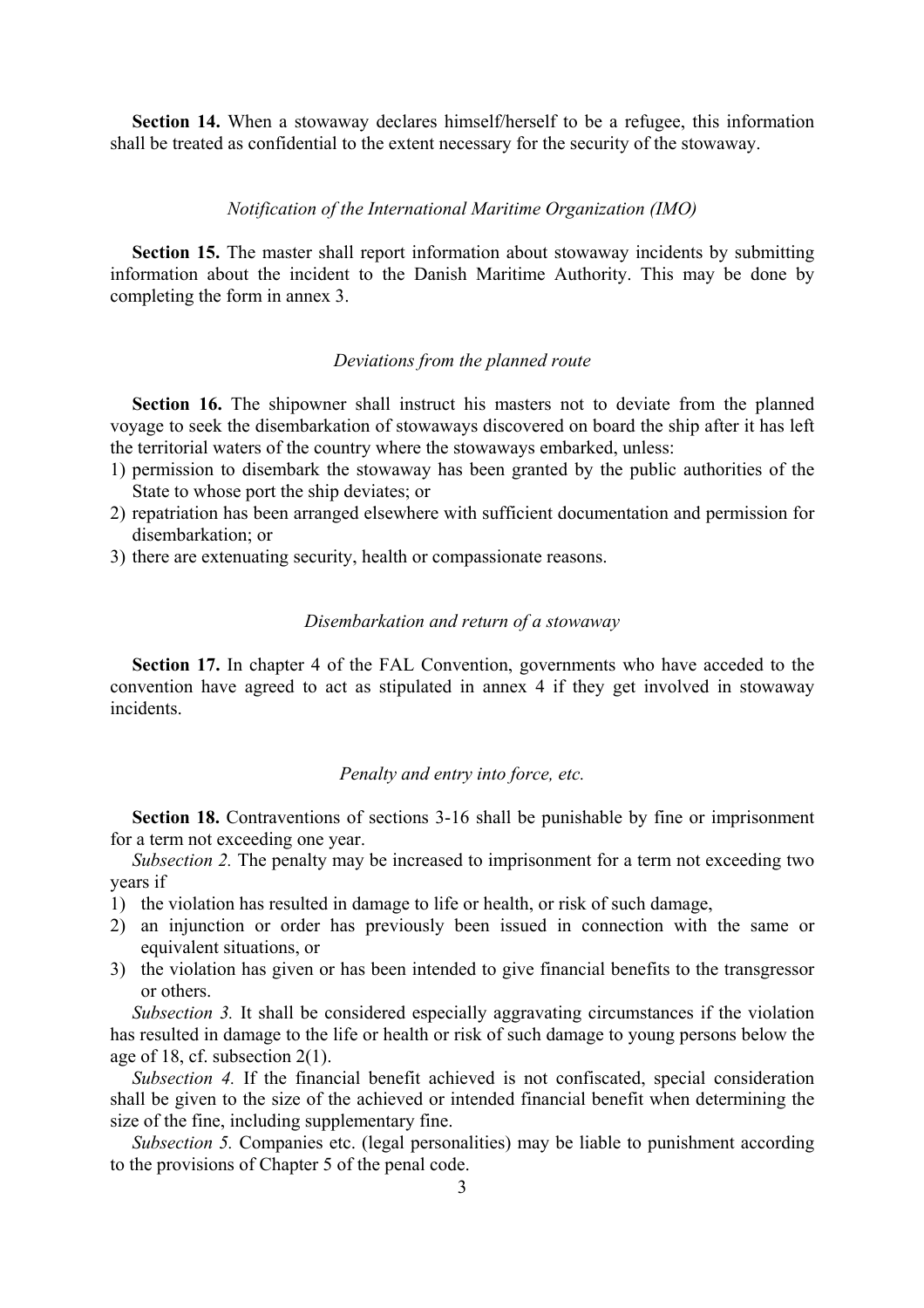Section 19. If the contravention is covered by the Royal Decree on the entry into force of the Act on Safety at Sea in Greenland, measures may be ordered in accordance with the Penal Code for Greenland.

*Subsection 2.* The conditions mentioned in section 18(2) and (3) shall be considered especially aggravating circumstances.

*Subsection 3.* If the financial benefit achieved is not confiscated, cf. Section 116(1) of the Penal Code, special consideration shall be given to the size of the achieved or intended financial benefit when determining the size of the fine, including supplementary fine.

*Subsection 4.* If the contravener is a company, etc. (legal personalities), the legal personality may be liable to punishment by fine. If the contravener is the State, Greenland's Home Rule, a municipality, an inter-municipal enterprise covered by Section 64 of the Act of the Landsting (Greenland Parliament) on municipal councils and village councils, etc. or a village council, the relevant public authority shall be liable to punishment by fine.

*Subsection 5.* If the person in question does not live in Greenland, or if his tie to Greenland society is of such a rather loose nature that the preconditions for the application of the measures are not present, legal proceedings may be instituted in Denmark or the case may be sent for trial in Denmark.

**Section 20.** This regulation shall enter into force on 1 June 2003.

*Subsection 2.* At the same time the following shall be repealed:

- 1) Technical regulation no. 3 of 13 June 2001 on stowaways on board ships.
- 2) Guidance no. 4 of 30 November 1998 on the notification of the Danish Maritime Authority of information on stowaways.

The Danish Maritime Authority, 19 May 2003

Ib Matthiesen / Peter Lauridsen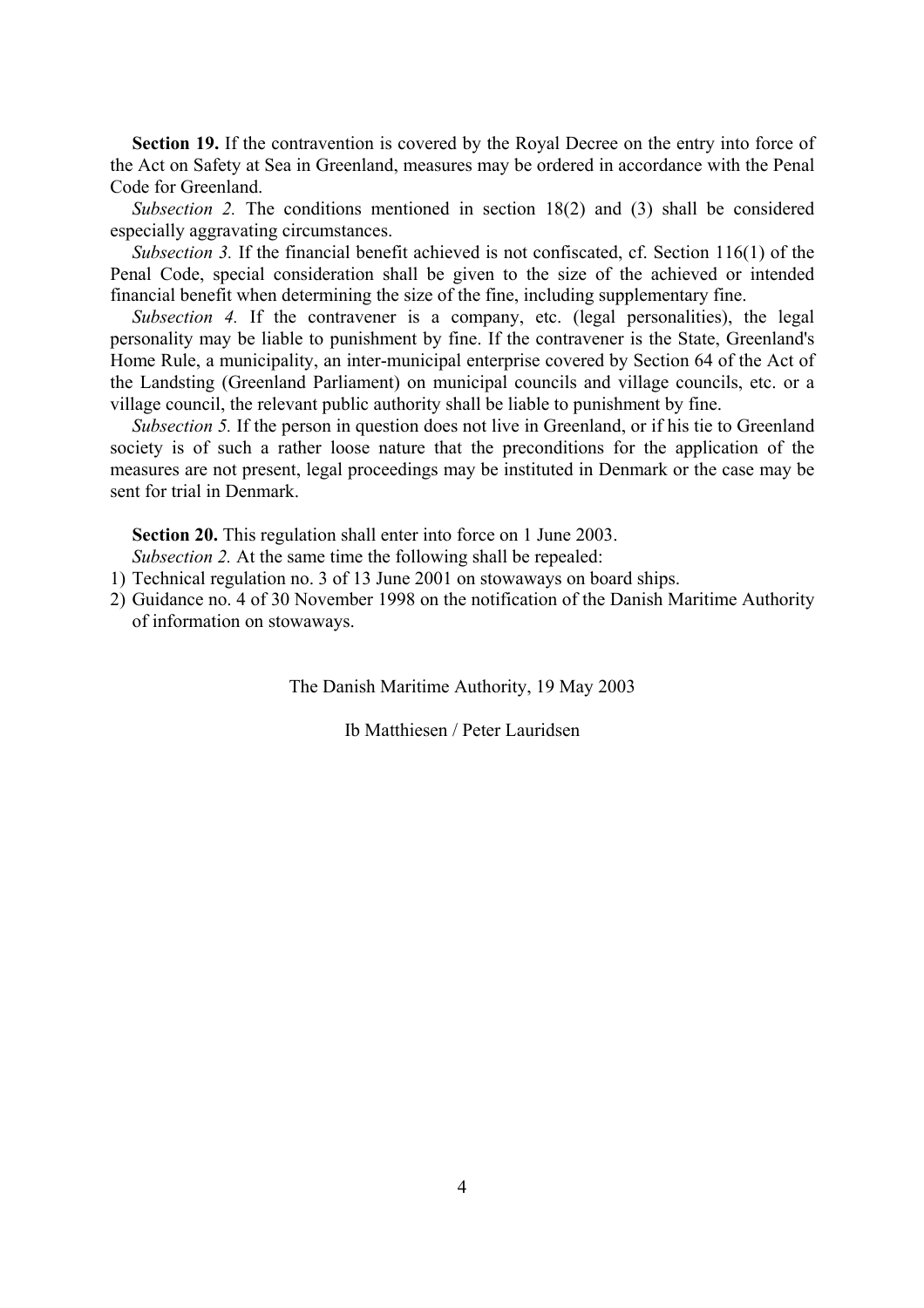#### **Annex 1 to the technical regulation on stowaways on board ships Oplysninger vedrørende blindpassageren**

#### **Oplysninger om skibet**

Skibets navn: IMO-nr.: Flag: Rederi: Rederiets adresse: Agent i næstfølgende havn: Agentens adresse: Internationalt kaldesignal (IRCS): INMARSAT-nr.: Registreringshavn: Skibsførerens navn:

#### **Oplysninger om blindpassageren**

Hvornår (dato/tid) blev han/hun opdaget om bord: I hvilken havn sneg han/hun sig om bord: Indskibningsland: Hvor lang tid har han/hun tilbragt i det land, hvor indskibningshavnen befinder sig: Hvornår (dato/tid) sneg han/hun sig om bord: Tilsigtet bestemmelseshavn: Tilsigtet endelig bestemmelseshavn (hvis ikke den same) Hvad grunden var til, at han/hun sneg sig om bord (vedkommendes eget udsagn):

Efternavn: Fornavn: Kendt under dette navn: Religion: Køn: Fødselsdag: Fødested: Påberåbt nationalitet: Type ID-dokumenter:

Pas nr.: Udstedt (tid): Udstedt (sted): Udløbsdato: Udstedt af:

Søfartsbog nr.: Udstedt (tid): Udstedt (sted):

Udløbsdato: Udstedt af:

Foto af blindpassageren

Nødpas nr.: Udstedt (tid): Udstedt (sted): Udløbsdato: Udstedt af:

Adresse i hjemlandet:

By: Land: Stilling: Arbejdsgiver(e): [navne og addresser]

Adresse i det land, hvor indskibningshavnen befinder sig:

Højde (cm): Vægt (kg): Hudfarve: Øjenfarve<sup>.</sup> Hårfarve: Hoved-/ansigtsfacon: Særlige træk: [f.eks. ar, tatoveringer m.m.]

Modersmål: Tale læsning skrift

Andre sprog: Tale læsning skrift

Ægteskabelig stilling: Ægtefællens navn: Ægtefællens nationalitet: Ægtefællens adresse:

Forældrenes navne: Forældrenes nationalitet: Forældrenes adresse: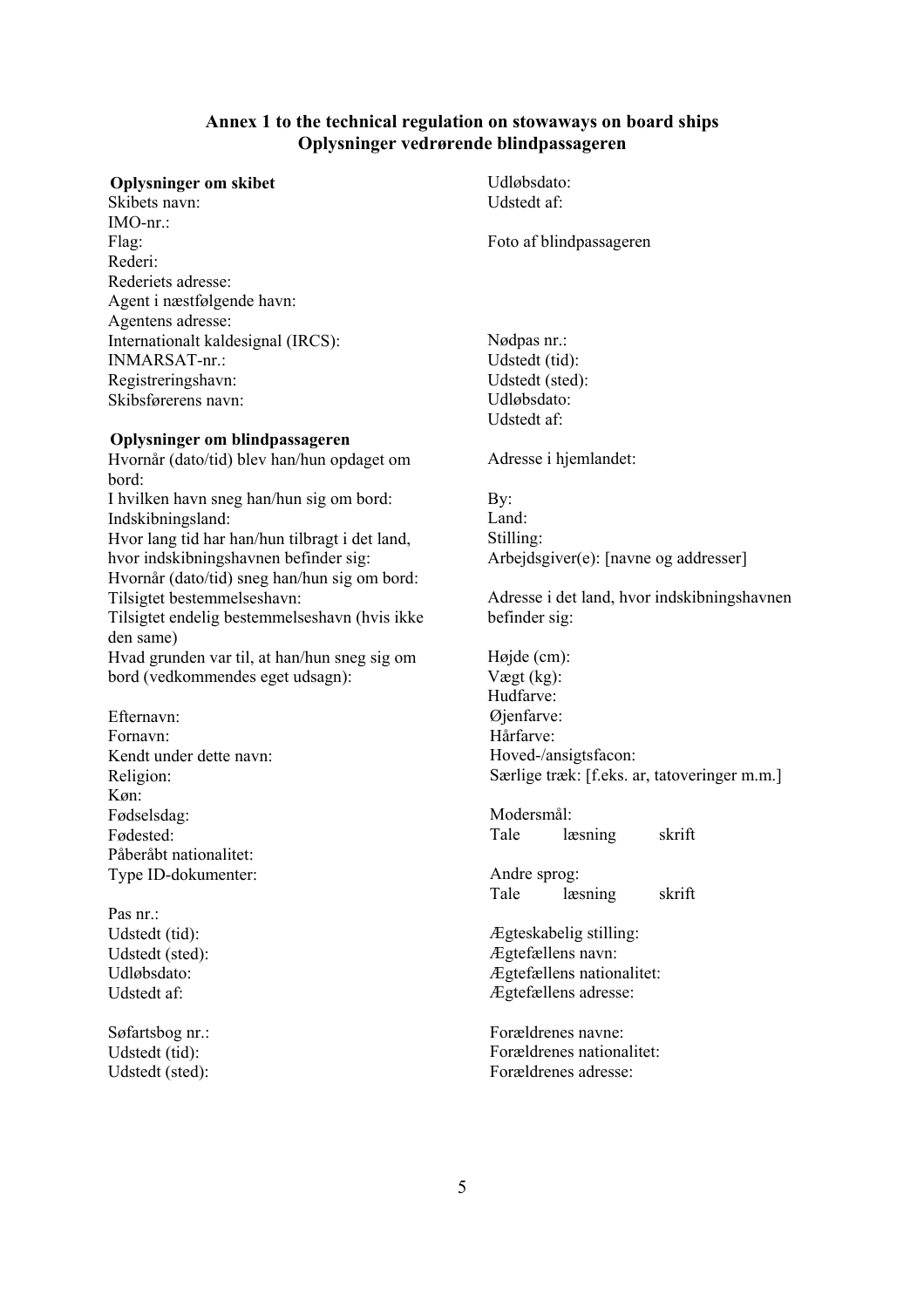#### **Andre oplysninger**

Hvordan bar blindpassageren sig ad med at komme om bord? Var der andre personer involveret (f.eks. besætningsmedlemmer, havnearbejdere m.m.), eller havde blindpassageren skjult sig i last/container eller skjult sig i skibet?

Liste over blindpassagerens ejendele:

Fik blindpassageren hjælp til at snige sig om bord, f.eks. fra et af besætningsmedlemmerne? Hvis ja, blev der givet nogen betaling for denne hjælp?

Andre oplysninger (f.eks. kollegers navne og adresser, leder af samfund, f.eks. en borgmester eller en stammehøvding, kontakter i andre dele af verden):

Blindpassagerens forklaring:

Skibsførerens udtalelse (samt eventuelle bemærkninger vedrørende troværdigheden i blindpassagerens oplysninger):

Interview-dato(er):

Blindpassagerens underskrift Skibsførerens underskrift

Dato: Dato: Dato: Dato: Dato: Dato: Dato: Dato: Dato: Dato: Dato: Dato: Dato: Dato: Dato: Dato: Dato: Dato: Dato: Dato: Dato: Dato: Dato: Dato: Dato: Dato: Dato: Dato: Dato: Dato: Dato: Dato: Dato: Dato: Dato: Dato: Dato: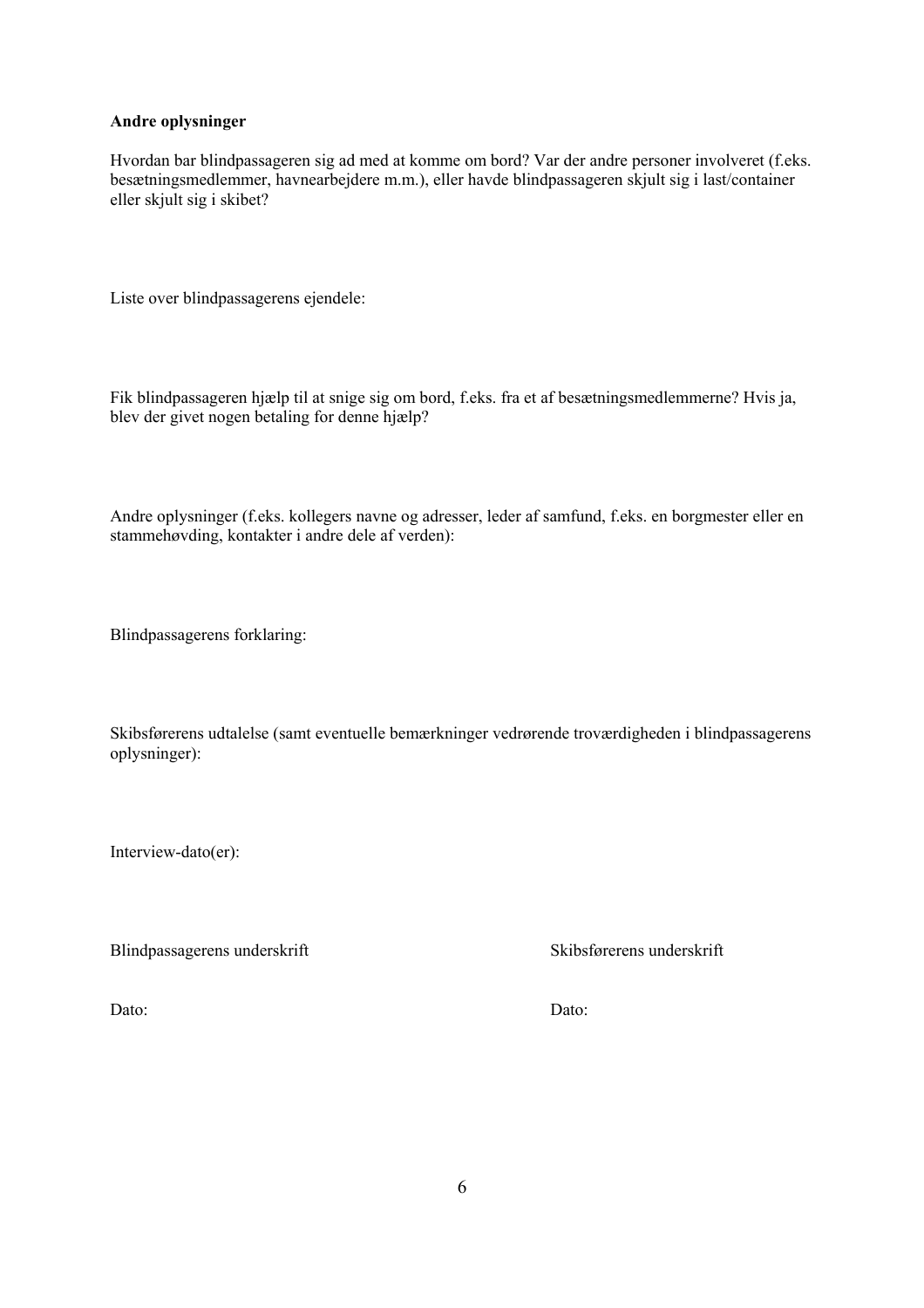#### **Annex 2 to the technical regulation on stowaways on board ships Stowaway details**

#### **Ship details**

Name of ship: IMO number: Flag: Company: Company address: Agent in next port: Agent address: International callsign (IRCS): Inmarsat number: Port of registry: Name of the master:

#### **Stowaway details**

Date/time found on board: Place of boarding: Country of boarding: Time spent in country of boarding: Date/time of boarding: Intended port of destination: Intended final destination (if different): Stated reasons for boarding the ship:

Surname: Given name: Name by which known: Religion: Gender: Date of birth: Place of birth: Claimed nationality: ID document type:

Passport no: When issued: Where issued: Date of expiry: Issued by:

ID car no.: When issued: Where issued: Date of expiry: Issued by: Seaman's book no  $\cdot$ When issued:

Where issued: Date of expiry: Issued by:

Photograph of stowaway

Emergency passport no: When issued: Where issued: Date of expiry: Issued by:

Home address:

Home town: Country of domicile: Profession(s): Employer(s): [names and addresses]

Address in country of boarding:

Height (cm): Weight (kg): Complexion: Colour of eyes: Colour of hair: Form of head/face: Marks/characteristics: [e.g. scars, tattoos, etc.]

First language: Spoken Read Written

Other languages: Spoken Read Written

Marital status: Name of spouse: Nationality of spouse: Address of spouse:

Names of parents: Nationality of parents: Address of parents: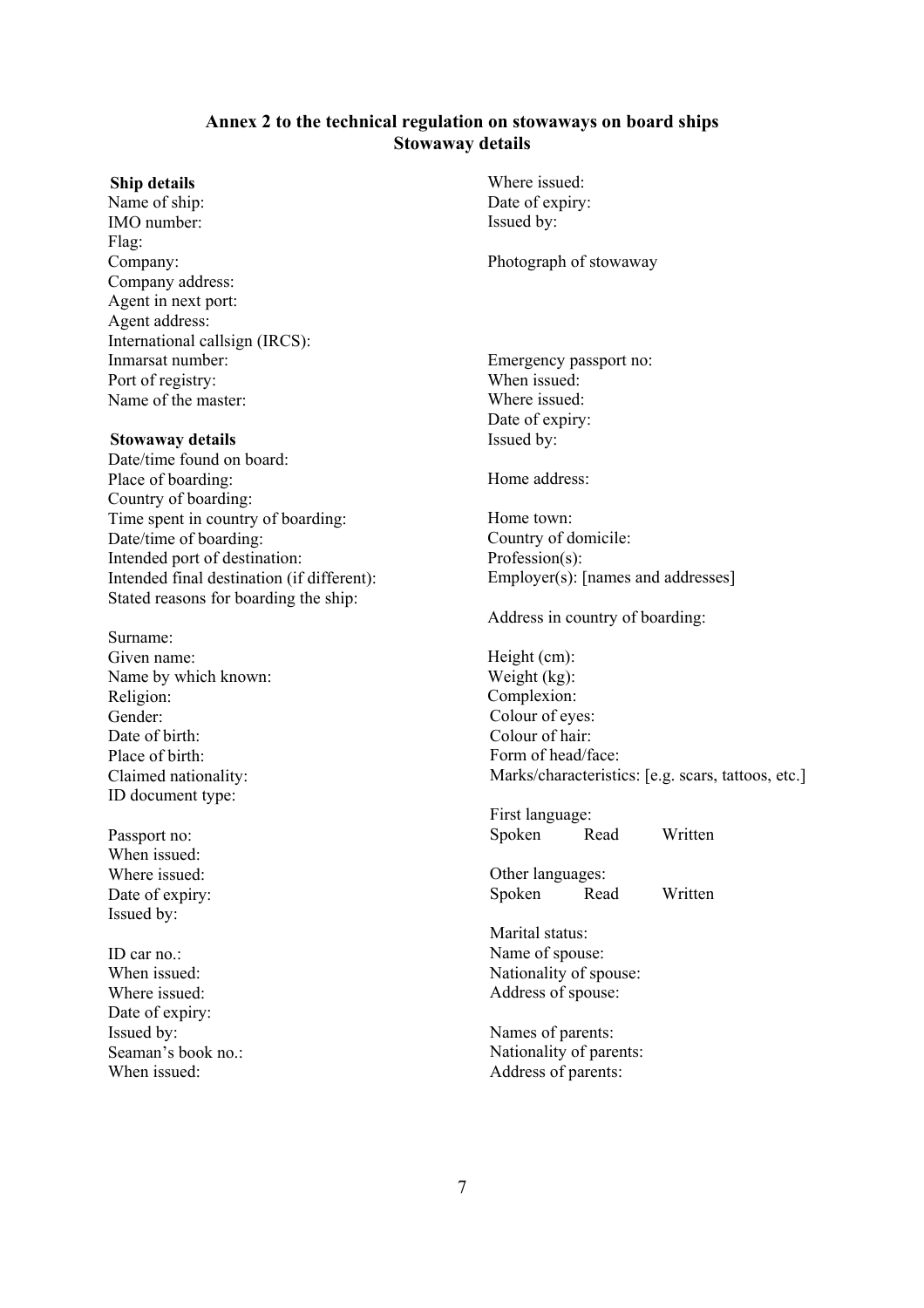#### **Other details**

Method of boarding, including other persons involved (e.g. crew, port workers, etc.) and whether they were secreted in cargo/container or hidden in the vessel:

Inventory of stowaway's possessions:

Was the stowaway assisted in boarding the vessel, or assisted by any member of the crew? If so, was any payment made for this assistance?

Other information (e.g. names and addresses of colleagues, community leader, e.g. mayor, tribal chief, contacts in other parts of the world):

Statement made by stowaway:

Statement made by master (including any observations on the credibility of the information provided by the stowaway):

Date(s) of interview(s):

Stowaway's signature Master's signature

Date: Date: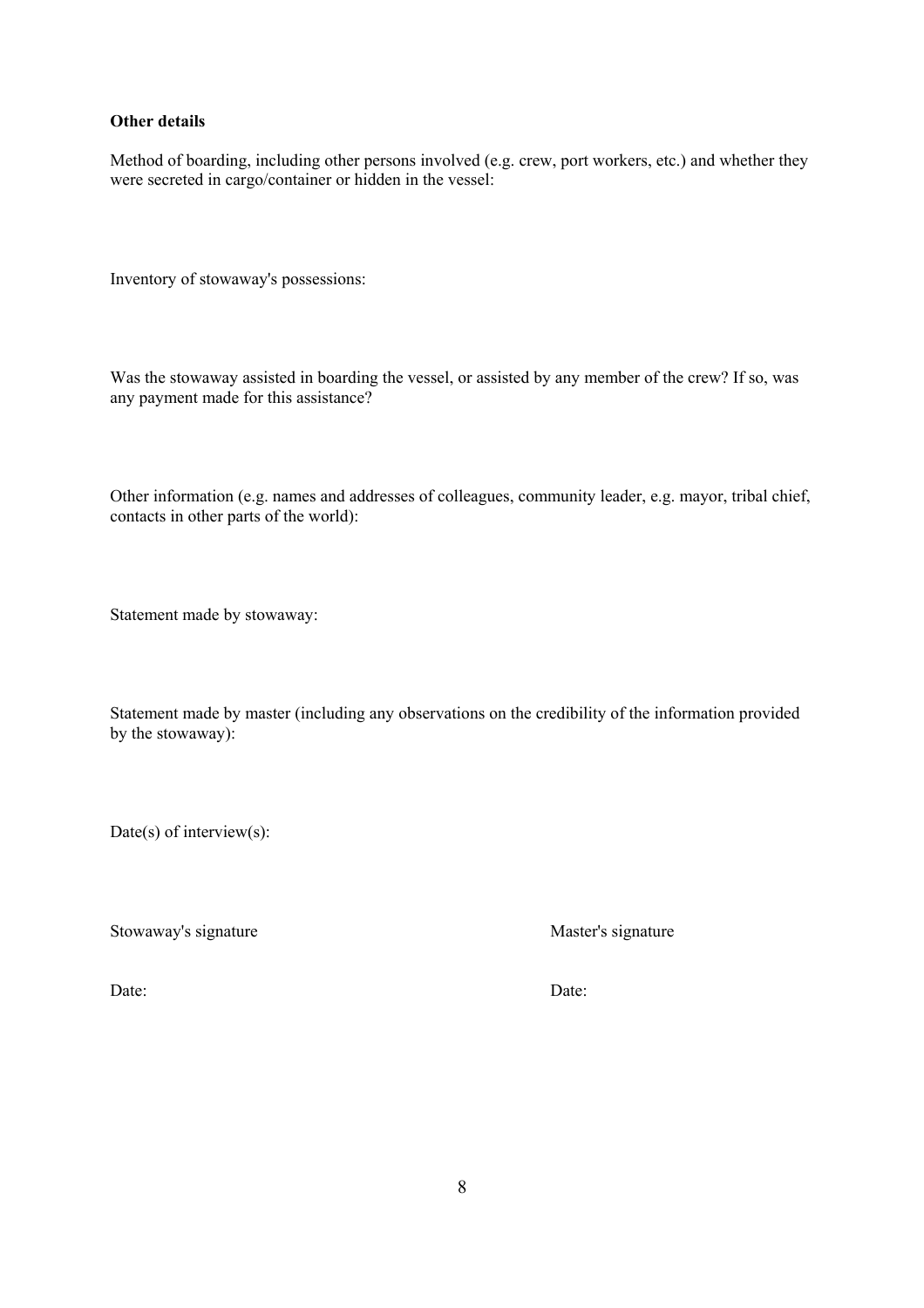# **Annex 3 on the notification of the Danish Maritime Authority of information on stowaways**

The Facilitation Committee (FAL) of the International Maritime Organization (IMO) has decided that the member states and the organisations that advise the IMO shall notify the IMO of stowaway incidents. The notification system shall make it possible for the Committee to monitor whether the IMO guidelines on the treatment of stowaways function effectively and provide the Committee with a basis for launching further measures, including the development of new binding rules that may prove necessary. Some of the information that the IMO has requested the member states to submit cannot be provided until the stowaway has disembarked.

This guidance has been drawn up to establish appropriate procedures so that the declaration and the notification that may form the basis of the notification to the IMO under Section 15 of the technical regulation together with the notification by means of a form mentioned below are submitted to the IMO.

Overall, the said provisions in the technical regulation as well as the procedure established below along with notification by means of a form involve the following:

- 1. The master shall, as soon as possible, notify the shipowner and the Danish Maritime Authority of the stowaway. This notification shall, as a minimum, contain information about the ship's name and IMO number, the location of the ship, the presumed port of embarkation and the next port of call as well as the number of stowaways. If it is possible to complete the form mentioned in subparagraph 2, it may be used for notification, but it is not required that notification takes place by means of this declaration.
- 2. When stowaways have been detected on board, the master shall draw up a declaration with information about the stowaway, cf. the annex to the technical regulation. This declaration shall be given to the authorities in the next port of call and in the presumed port of embarkation as well as to the Danish Maritime Authority. The notification may be carried out via the shipowner who shall be obliged to ensure that notification takes place. If it has been necessary to use physical force to the stowaway, to keep him or her locked up for more than short periods of time or if the stowaway has involved a risk to the safety of the ship or any other special conditions apply, the declaration shall contain such information.
- 3. For the Danish Maritime Authority's notification to the IMO, the shipowners shall periodically provide the Danish Maritime Authority with the information given in the form below about each individual stowaway incident. The notifications shall be made in Danish or English. The information shall be forwarded to the Danish Maritime Authority on a quarterly basis. The notifications shall contain both the incidents that have occurred during the previous notification period (whether completed or not) and the incidents that have been completed during the period.
	- Number
	- Name of ship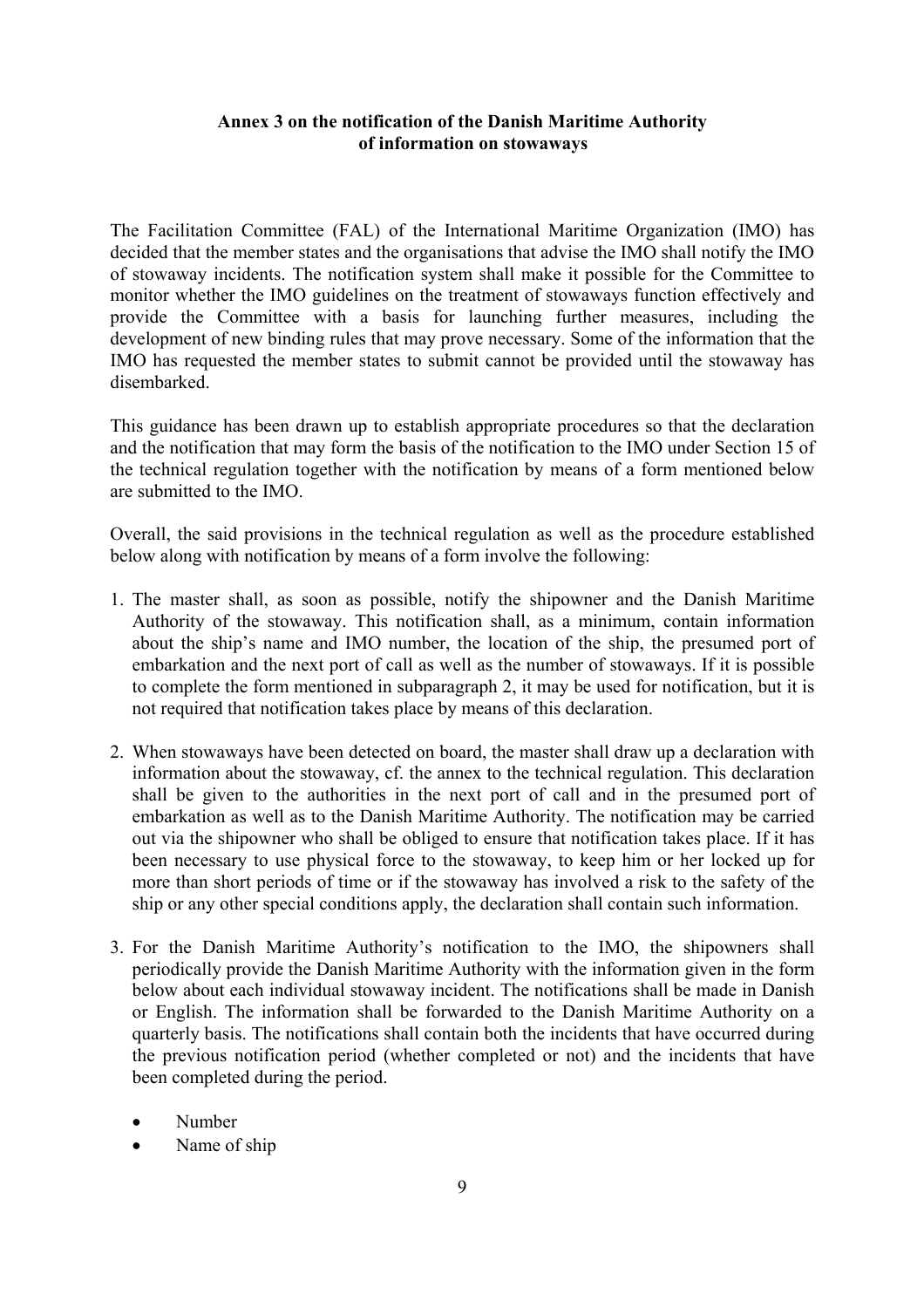- Type
- Flag
- Gross tonnage
- IMO number
- Time\* and place\* of embarkation
- Time and place of disembarkation
- Time and place of attempted disembarkations
- Number and nationality<sup>\*</sup> of stowaways
- Other conditions for use by the Danish Maritime Authority when assessing whether the IMO guidelines have been effective.
- \* Please indicate by means of a star if the information has not been confirmed.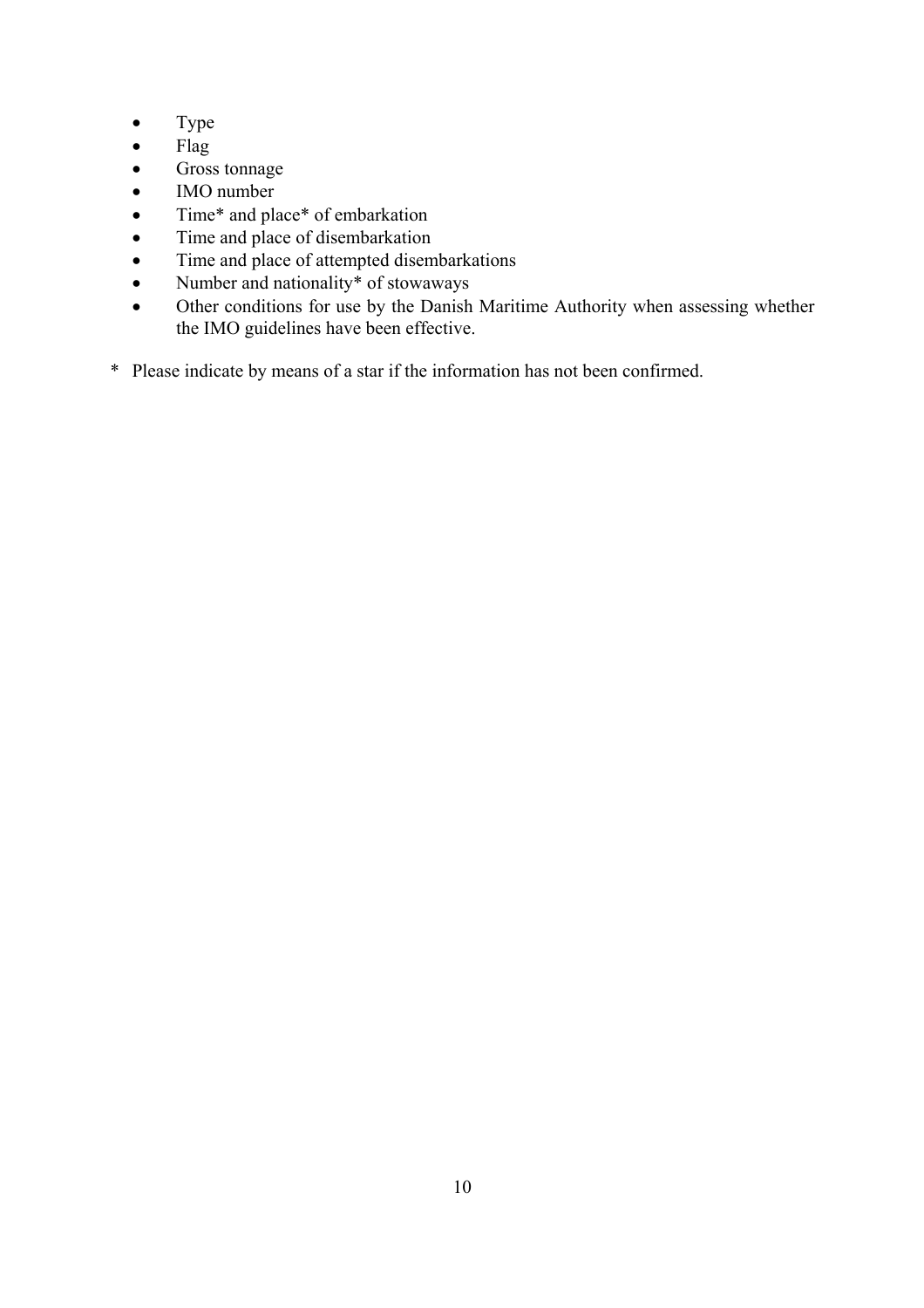# **Annex 4: The standards and recommendations of the FAL Convention for states and authorities in states affected by stowaway incidents**

(The numbering is the same as that used in the FAL Convention)

# **Article VI of the FAL Convention**

For the purposes of the present Convention and its annexes:

- (a) *Standards* are those measures the uniform application of which by Contracting Governments in accordance with the Convention is necessary and practicable in order to facilitate international maritime traffic;
- (b) *Recommended Practices* are those measures the application of which by Contracting Governments is desirable in order to facilitate international maritime traffic.

# **Section 4 – Stowaways**

# *A. General Principles*

**4.1 Standard**. The provisions in this section shall be applied in accordance with international protection principles as set out in international instruments, such as the UN Convention relating to the Status of Refugees of 28 July 1951 and the UN Protocol relating to the Status of Refugees of 31 January 1967, and relevant national legislation.<sup>1</sup>

**4.2 Standard.** Public authorities, port authorities, shipowners and their representatives and shipmasters shall co-operate to the fullest extent possible in order to prevent stowaway incidents and to resolve stowaway cases expeditiously and secure that an early return or repatriation of the stowaway will take place. All appropriate measures shall be taken in order to avoid situations where stowaways must stay on board ships indefinitely.

# *B. Preventive measures*

# **4.3 Ship/port preventive measures**

*4.3.1 Port/terminal authorities*

**4.3.1.1 Standard**. Contracting Governments shall ensure that the necessary infrastructure, and operational and security arrangements for the purpose of preventing persons attempting to stow away on board ships from gaining access to port installations and to ships, are established in all their ports, taking into consideration when developing these arrangements the size of the port, and what type of cargo is shipped from the port. This should be done in close co-operation with relevant public authorities, shipowners and shore-side entities, with the aim of preventing stowaway occurrences in the individual port.

 $\overline{\phantom{a}}$ 1

In addition, public authorities may wish to consider the non-binding conclusion of the UNHCR Executive Committee on Stowaway Asylum-Seekers (1988, No. 53 (XXXIX).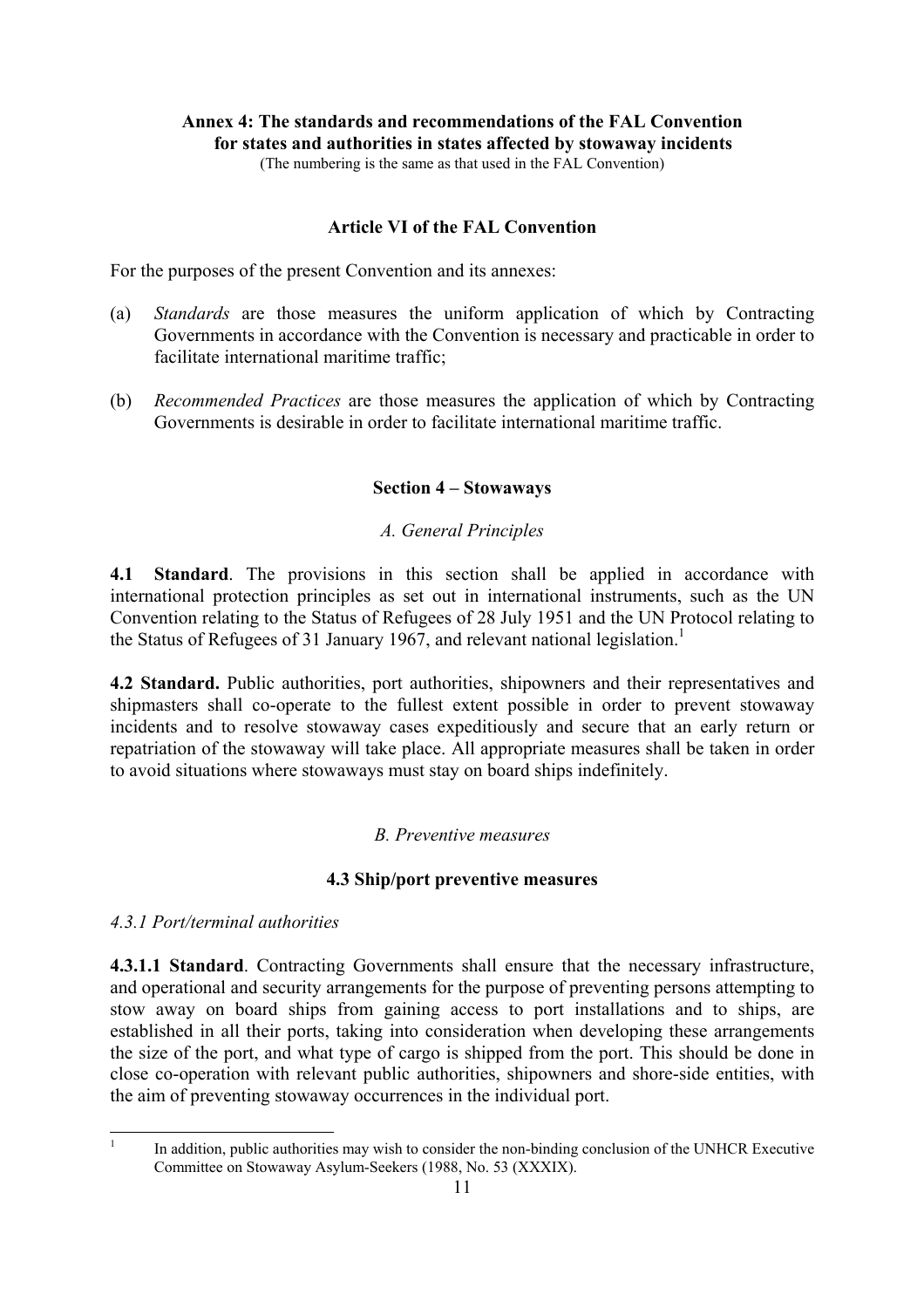**4.3.1.2 Recommended Practice**. Operational arrangements and/or security plans should, *inter alia*, address the following issues where appropriate:

- (a) regular patrolling of port areas;
- (b) establishment of special storage facilities for cargo subject to high risk of access of stowaways, and continuous monitoring of both persons and cargo entering these areas;
- (c) inspections of warehouses and cargo storage areas;
- (d) search of cargo itself, when presence of stowaways is clearly indicated;
- (e) co-operation between public authorities, shipowners, masters and relevant shore-side entities in developing operational arrangements;
- (f) co-operation between port authorities and other relevant authorities (e.g. police, customs, immigration) in order to prevent smuggling of humans;
- (g) developing and implementing agreements with stevedores and other shore-side entities operating in national ports to ensure that only personnel authorised by these entities participate in the stowing/unstowing or loading/unloading of ships or other functions related to the ships' stay in port;
- (h) developing and implementing agreements with stevedores and other shore-side entities to ensure that their personnel having access to the ship is easily identifiable, and a list of names of persons likely to need to board the ship in the course of their duties is provided; and
- (i) encouragement of stevedores and other persons working in the port area to report to the port authorities the presence of any persons apparently not authorised to be in the port area.

# *4.3.2 Shipowner/shipmaster (the text has been transferred to the technical regulation)*

#### *4.3.3 National Sanctions*

**4.3.3.1 Standard**. Where appropriate, contracting Governments shall, according to their national legislation, prosecute stowaways, attempted stowaways and persons aiding stowaways in gaining access to ships. *Such Danish penalty provisions have been included in the Aliens Act and the Penal Code.*

> *C. Treatment of the stowaway while on board (the text has been transferred to the technical regulation)*

> *D. Deviation from the planned route (the text has been transferred to the technical regulation)*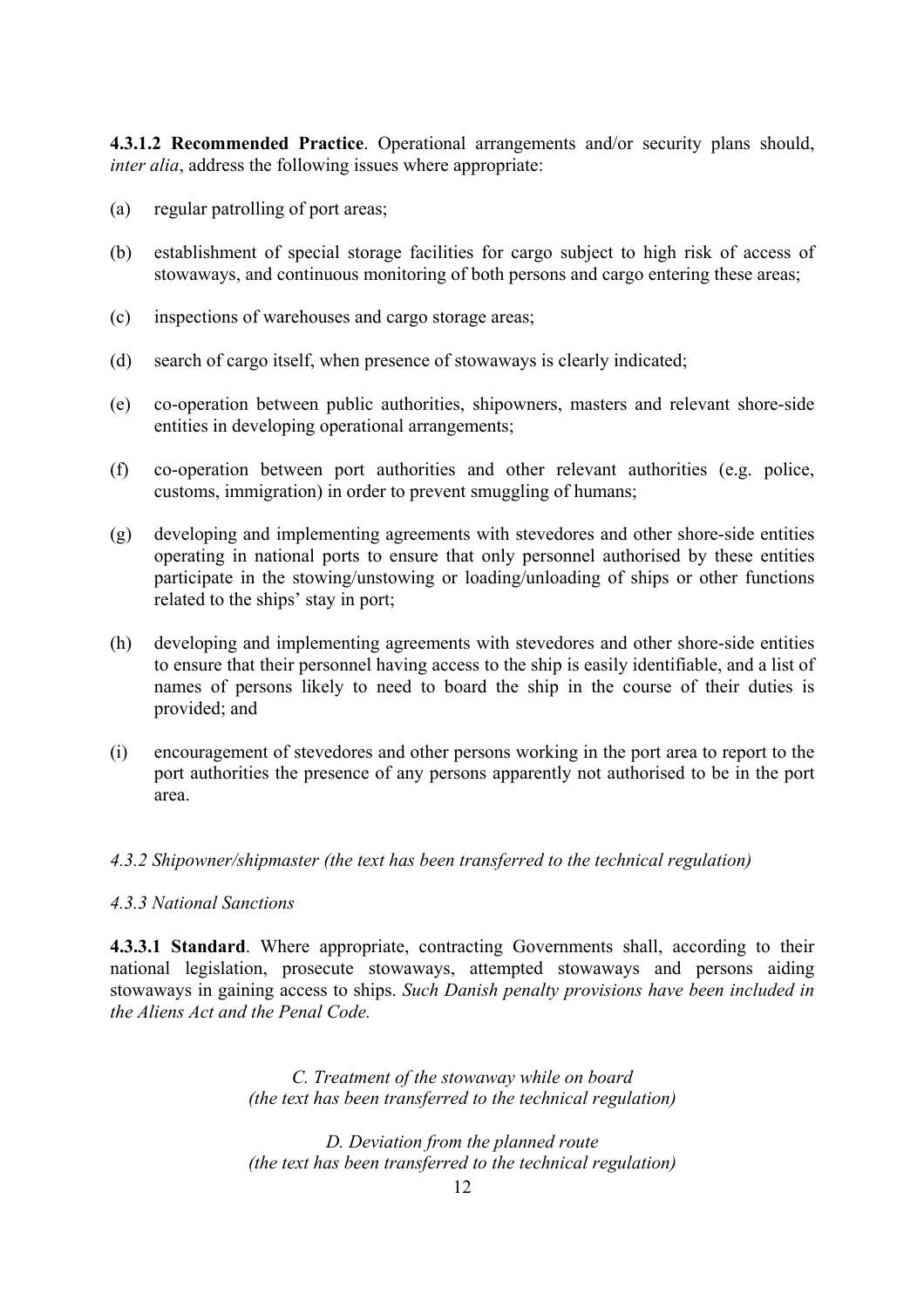# *E. Disembarkation and return of a stowaway*

# **4.9. The State of the first port of call according to the voyage plan**

**4.9.1 Standard.** Public authorities in the country of the ship's first scheduled port of call after discovery of a stowaway shall decide in accordance with national legislation whether the stowaway is admissible to that State.

**4.9.2 Standard**. Public authorities in the country of the ship's first scheduled port of call after discovery of a stowaway shall allow disembarkation of the stowaway, when the stowaway is in possession of valid travel documents for return, and the public authorities are satisfied that timely arrangements have been or will be made for repatriation and all the requisites for transit fulfilled.

**4.9.3 Standard.** Where appropriate and in accordance with national legislation, public authorities in the country of the ship's first scheduled port of call after discovery of a stowaway shall allow disembarkation of the stowaway when the public authorities are satisfied that they or the shipowner will obtain valid travel documents, make timely arrangements for repatriation of the stowaway, and fulfil all the requisites for transit. Public authorities shall, further, favourably consider allowing disembarkation of the stowaway, when it is impracticable to remove the stowaway on the ship of arrival or other factors exist which would preclude removal of the ship. Such factors may include, but are not limited to when:

- a case is unresolved at the time of sailing of the ship; or
- the presence on board of the stowaway would endanger the safe operation of the ship, the health of the crew or the stowaway.

# **4.10 Subsequent ports of call**

**4.10.1 Standard**. When disembarkation of a stowaway has failed in the first scheduled port of call after discovery of the stowaway, public authorities of the subsequent ports of call shall examine the stowaway as for disembarkation with Standards 4.9.1, 4.9.2 and 4.9.3.

# **4.11 State of Nationality or Right of Residence**

**4.11.1 Standard**. Public authorities shall in accordance with international law accept the return of stowaways with full nationality/citizenship status or accept the return of stowaways who in accordance with their national legislation have a right of residence in their State.

**4.11.2 Standard.** Public authorities shall, when possible, assist in determining the identity and nationality/citizenship of stowaways claiming to be a national or having a right of residence in their State.

# **4.12 State of Embarkation**

**4.12.1 Standard**. When it has been established to their satisfaction that stowaways have embarked a ship in a port in their State, public authorities shall accept for examination such stowaways being returned from their point of disembarkation after having been found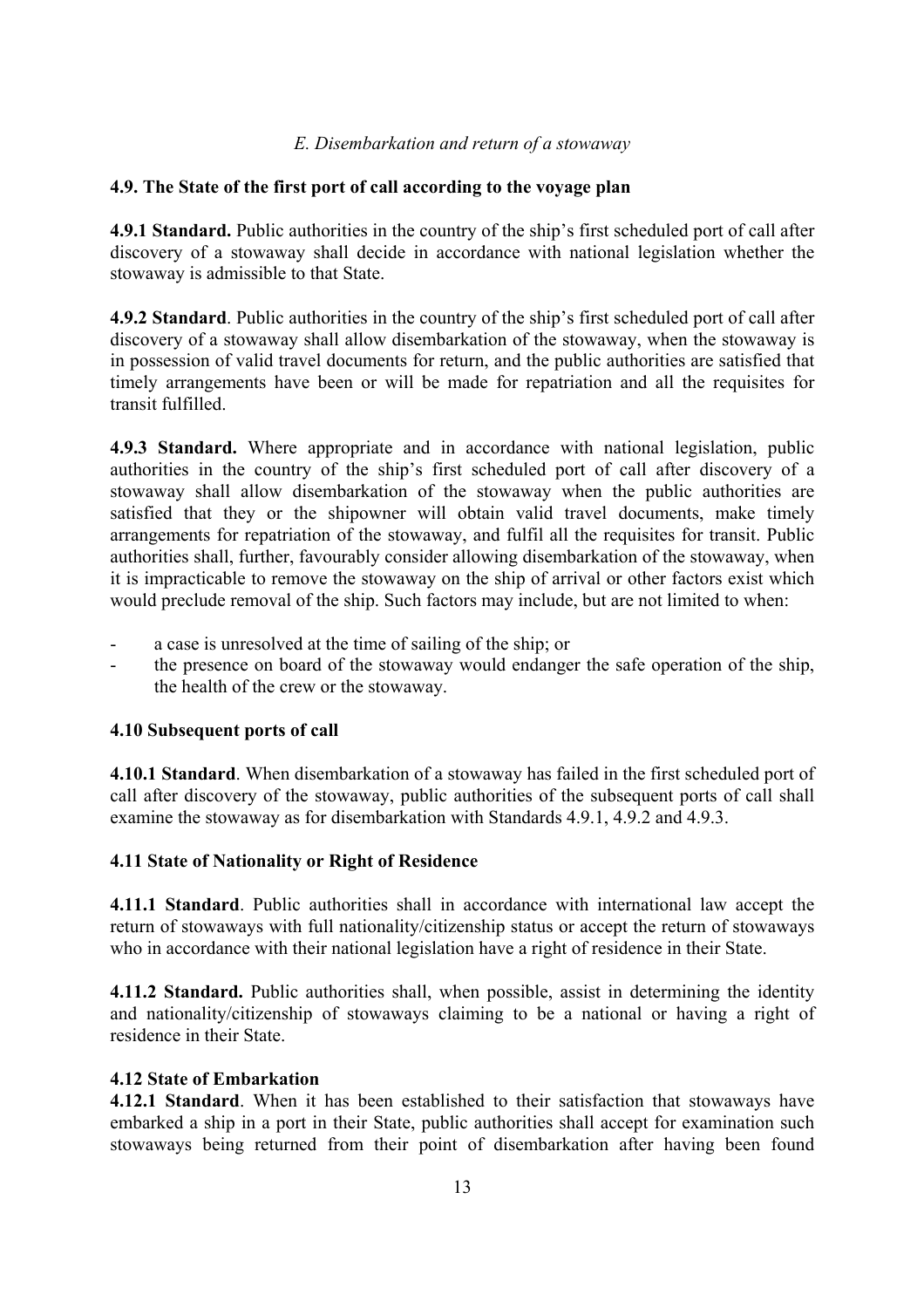inadmissible there. The public authorities of the State of embarkation shall not return such stowaways to the country where they were earlier found to be inadmissible.

**4.12.2 Standard.** When it has been established to their satisfaction that attempted stowaways have embarked a ship in a port in their State, public authorities shall accept disembarkation of attempted stowaways, and of stowaways found on board the ship while it is still in the territorial waters or if applicable according to the national legislation of that State in the area of immigration jurisdiction of that State. No penalty or charge in respect of detention or removal costs shall be imposed on the shipowner.

**4.12.3 Standard.** When an attempted stowaway has not been disembarked at the port of embarkation, he/she is to be treated as a stowaway in accordance with the regulation of this section.

# **4.13 The flag State**

**4.13.1 Standard.** The public authorities of the flag State of the ship shall assist and cooperate with the master/shipowner or the appropriate public authority at ports of call in:

- identifying the stowaway and determining his/her nationality;
- making representations to the relevant public authority to assist in the removal of the stowaway from the ship at the first available opportunity; and
- making arrangements for the removal or repatriation of the stowaway.

# **4.14 Return of stowaways**

**4.14.1 Recommended Practice.** When a stowaway has inadequate documents, public authorities should, whenever practicable and to an extent compatible with national legislation and security requirements, issue a covering letter with a photograph of the stowaway and any other important information. The letter, authorising the return of the stowaway either to his/her country of origin or to the point where the stowaway commenced his/her journey, as appropriate, by any means of transportation and specifying any other conditions imposed by the authorities, should be handed over to the operator affecting the removal of the stowaway. This letter will include information required by the authorities at transit points and/or the point of disembarkation.

**4.14.2 Recommended Practice**. Public authorities in the State where the stowaway has disembarked should contact the relevant public authorities at transit points during the return of a stowaway, in order to inform them of the status of the stowaway. In addition, public authorities in countries of transit during the return of any stowaway should allow, subject to normal visa requirements and national security concerns, the transit through their ports and airports of stowaways travelling under the removal instructions or directions of public authorities of the country of the port of disembarkation.

**4.14.3 Recommended Practice.** When a port State has refused disembarkation of a stowaway that State should, without undue delay, notify the flag Sate of the ship carrying the stowaway of the reasons for refusing disembarkation.